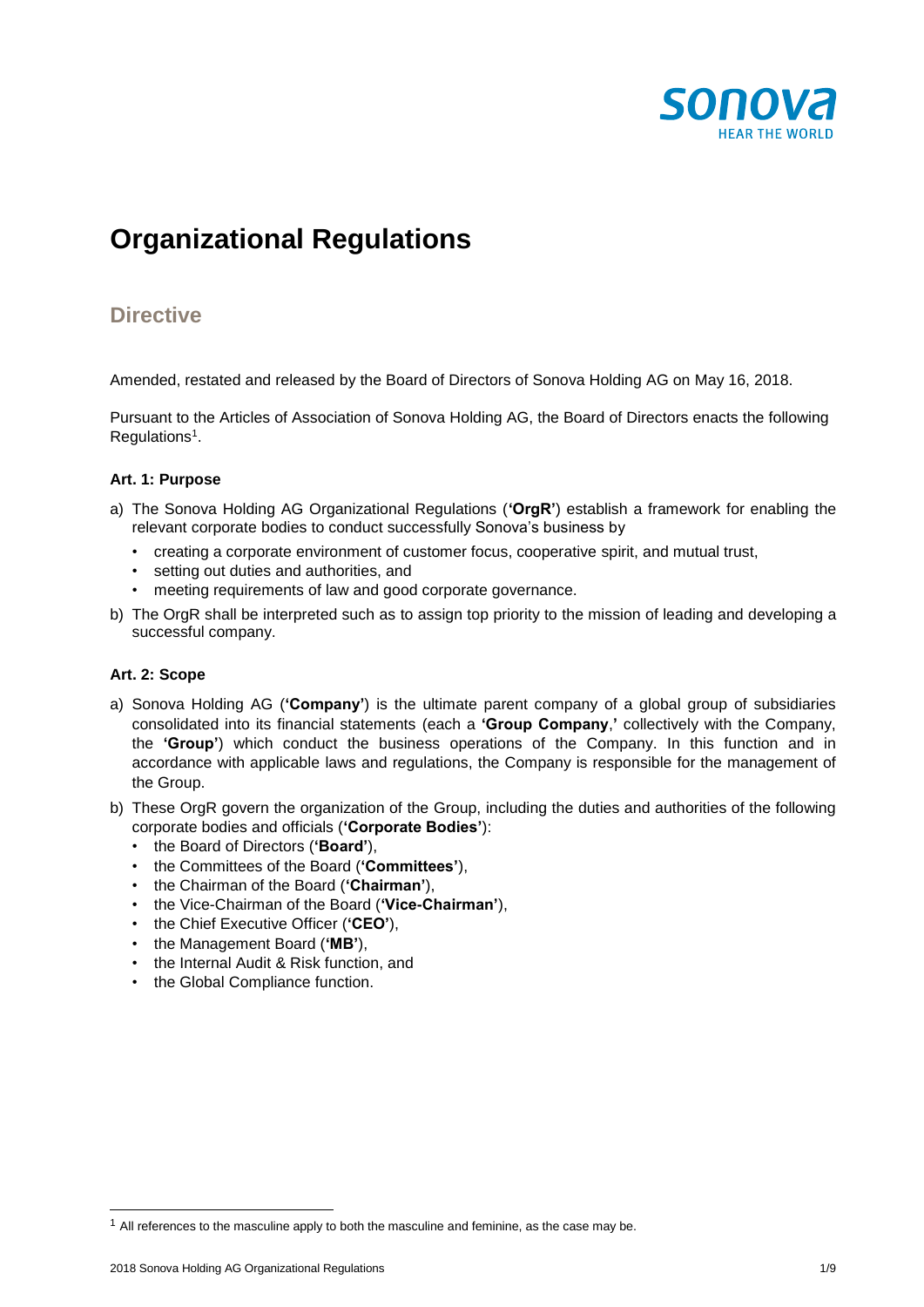

### **General Provisions**

#### **Art. 3: Duty of Care and Loyalty**

Members of a Corporate Body must perform their duties with the utmost due diligence and safeguard the interests of the Company in good faith at all times.

#### **Art. 4: Conflicts of Interest**

- a) Board members shall abstain from participating in deliberations and from exercising their voting rights in matters as to which they have a conflict of interest.
- b) A Board member who has a conflict of interest which involves the Group shall disclose the nature of his interest to the Board. A conflicting interest shall mean the special interest the Board member has with respect to a transaction due to the fact that he or a related person has a financial or other interest in, or is otherwise closely linked to, the transaction, and such interest is of such significance to the Board member or a related person that it could reasonably be expected to interfere with the Board member's judgment.
- c) If a Board member is required to abstain from voting in a matter, he shall not be counted in the quorum of the meeting in question. Also, such Board member shall use best efforts to ensure that he does not receive any confidential information with respect to such transaction.
- d) Transactions between members of a Corporate Body or related persons on the one hand and the Group on the other must be carried out at 'arm's length' and be approved by the Board without participation of the member concerned. If necessary, a neutral opinion as to the legality of the transaction shall be obtained.

#### **Art. 5: Confidentiality**

- a) Members of a Corporate Body and any further persons involved in meetings of Corporate Bodies must not disclose any facts which they learn in the execution of their function and which are not otherwise public knowledge. This duty of confidentiality extends beyond the termination of office.
- b) Members of a Corporate Body must return or destroy all business related documents or electronic data by the end of their term of office.
- c) Measures to prevent insider-dealing offences are dealt with in the 'Securities Trading Policy'.

### **The Board of Directors**

#### **Art. 6: Appointment, Mandate, Composition**

- a) The members of the Board are elected by the Shareholders' Meeting.
- b) The Board shall not nominate a candidate for the Board for reelection who has completed the 70<sup>th</sup> year of age. In justified individual cases the Board may make an exemption.
- c) The Board may be composed of independent and non-independent members. The Board aims to be constituted by a majority of independent members. An independent member – personally or in association with related persons – has
	- not been a member of the MB during the 3 years preceding election of the member, and
	- no or comparatively minor business relations with the Company.

See also Sonova Holding AG 'Rules on Board Operations and Procedures'.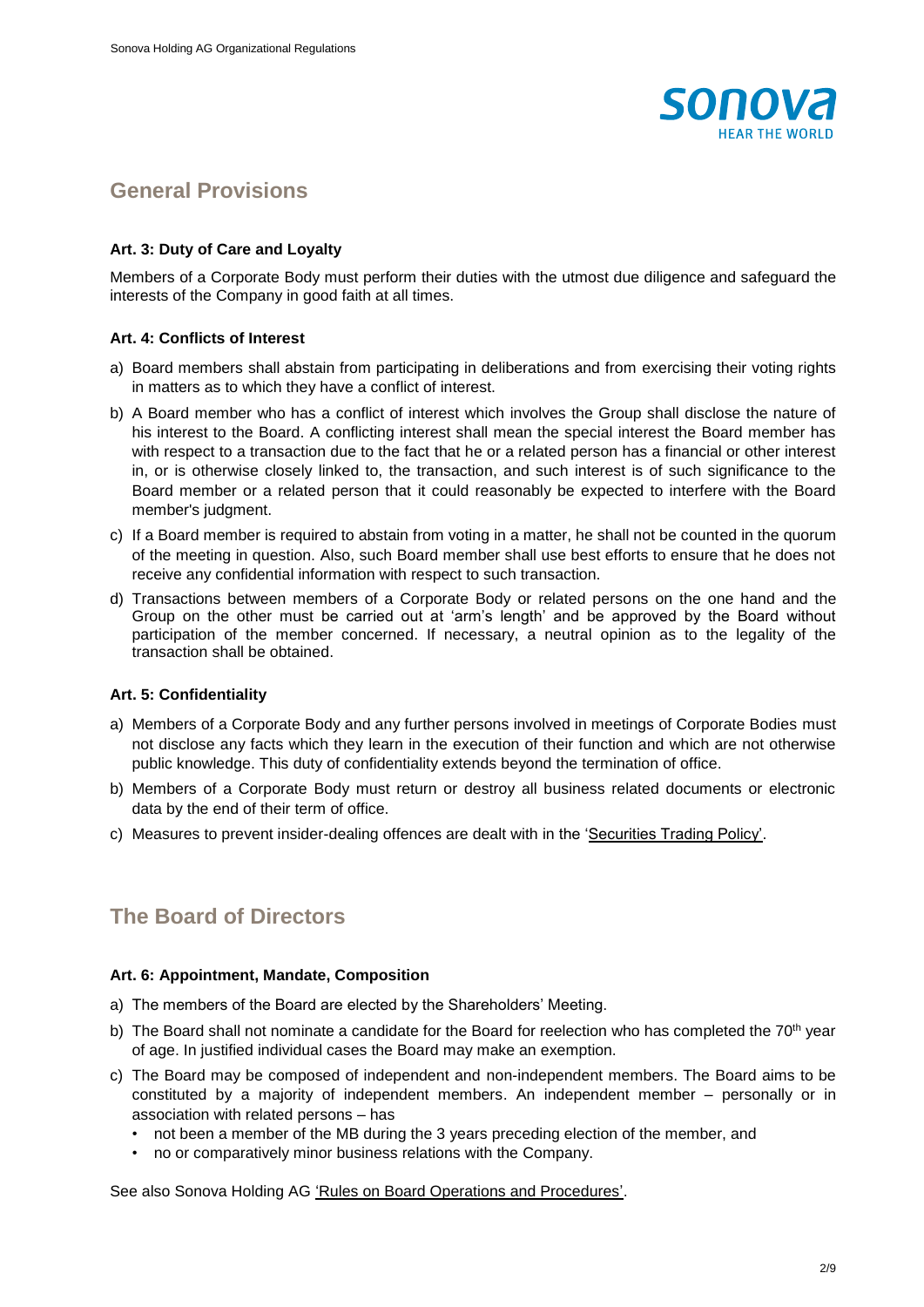

#### **Art. 7: Constitution, Lines of Report**

- a) Except for the election of the Chairman, the Board constitutes itself by appointing the Vice-Chairman and the Secretary of the Board (**'Secretary'**) who does not need to be a member of the Board.
- b) The CEO reports to the Board represented by the Chairman.

#### **Art. 8: Mandate**

- a) The Board is ultimately responsible for directing the Company and supervising and controlling its management.
- b) The Board may take decisions on all matters which are not expressly reserved to the Shareholders' Meeting or to another Corporate Body by law, the Articles of Association or these OrgR.

#### **Art. 9: Duties**

- a) Pursuant to the Articles of Association, the Board has the following non-transferable and inalienable duties:
	- 1. managing the Company and providing the necessary direction,
	- 2. approving the strategy of the Company,
	- 3. establishing the organization and issuing management regulations,
	- 4. structuring the accounting and financial controlling functions as well as the financial planning,
	- 5. appointing and removing the persons entrusted with the management and the representation of the Company,
	- 6. ultimately supervising the persons entrusted with the management, also with a view to compliance with laws, the Articles of Association, and any Company regulations and directives,
	- 7. establishing the management report, the compensation report as well as preparing the Shareholders' Meeting and carrying out its resolutions,
	- 8. notifying the competent judge in case of over-indebtedness,
	- 9. issuing resolutions in connection with capital increases to the extent this falls within the authority of the Board according to the Swiss Code of Obligations,
	- 10. issuing resolutions on mergers, demergers and similar restructurings under the Swiss Merger Act, and
	- 11. any other matter reserved to the full Board under Swiss statutory law.
- b) In particular, the Board has the following duties and authorities:
	- 1. The Board determines:
		- the annual financial statements of the Company, the consolidated Group financial statements and the management report, the corresponding public communication, and the agenda for the Shareholders' Meetings,
		- the compensation report,
		- the strategic direction and the composition of the business portfolio,
		- the principles for the Company organization and the OrgR,
		- the Rules of Authorities and the signatory powers,
		- the principles regarding financial and legal transactions, risk management and compliance, and the operational management of the Company and the Group,
		- the principles and procedures of auditing,
		- the succession planning on the levels of the Board, the Committees and the CEO,
		- the general employment terms and the compensation for the Board, the CEO and the other MB members, and
		- the proposals of the Board to the Shareholders' Meeting regarding the aggregate compensation of the Board and the MB in relation to the applicable compensation reference period pursuant to the Articles of Association.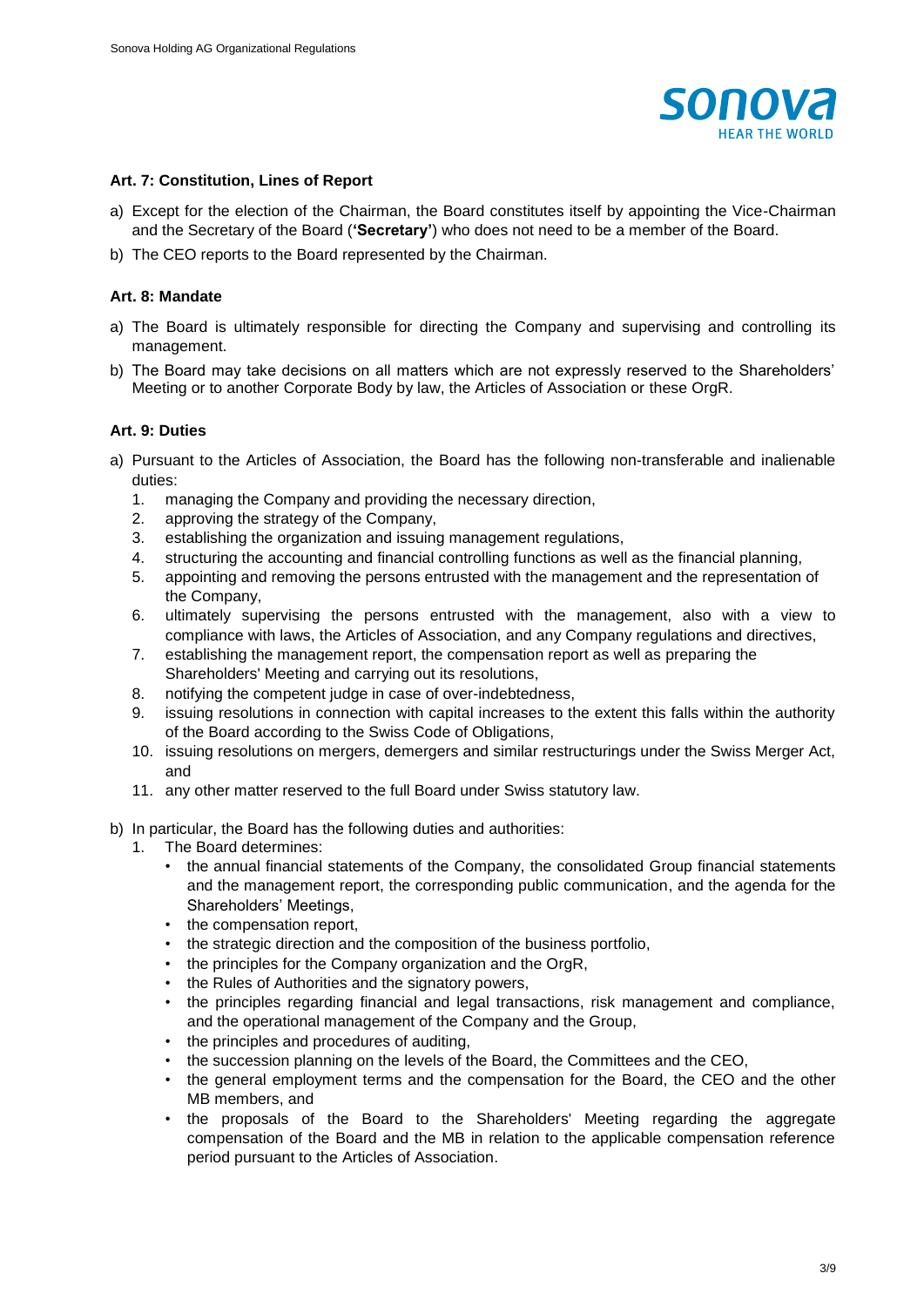

- 2. The Board appoints and removes:
	- the Vice-Chairman and the Secretary,
	- the members and the chairperson of the AC and the chairperson of the NCC,
	- the CEO, upon recommendation of the NCC,
	- the members of the MB, upon proposal by the CEO and recommendation of the NCC, and
	- the Head of Internal Audit & Risk, upon proposal by the AC.
- 3. The Board receives information and reports on and/or approves the following matters submitted by the CEO:
	- proposal for the strategic plan,
	- the annual budget and interim financial reports of the Group,
	- the fundamental changes in the business, such as major financial and legal transactions, business locations and technology,
	- the annual risk assessment of the Group included in the annual Risk Report,
	- the annual Compliance Report,
	- the strategically relevant legal proceedings and contractual obligations, and
	- the succession planning and development of the direct reports of the CEO.
- 4. The Board has the following ancillary duties:
	- decisions on the report concerning an increase in capital and on ascertaining capital increases and the corresponding amendments to the Articles of Association,
	- organization, management and control of the share register of the Company, and
	- examination of the special professional qualifications of the external auditors.
- 5. Matters that require Board approval:
	- for example: agreements involving certain risks such as liabilities or obligations exceeding a certain threshold; decisions to initiate or settle certain legal proceedings, etc.

The authorities and duties are specified in the Sonova Holding AG 'Rules of Authorities.'

#### **Art. 10: Board Efficiency and Effectiveness**

The following instruments shall support the Board in conducting its affairs in an efficient and effective way:

- proposal for the strategic plan,
- regular monthly reports by the CEO and the CFO,
- standard agenda of Board meetings covering annually recurring topics required by good corporate governance,
- annual self-assessment of the Board and evaluation of the Chairman,
- special mandates to Internal or External Audit, and
- retention of advisors and consultants reporting directly to the Board, including special assignments to the external auditor.

#### **Art. 11: Board Operations and Procedures**

Specific rules regarding operational and procedural matters of the Board are laid down in the Sonova Holding AG 'Rules on Board Operations and Procedures.'

#### **Art. 12: Delegation of Management**

In all respects not mentioned in these OrgR, the Board delegates the executive management of the Company to the CEO according to the provisions of the OrgR, unless the law or the Articles of Association stipulate otherwise. The details are specified in the Sonova Holding AG 'Rules of Authorities.'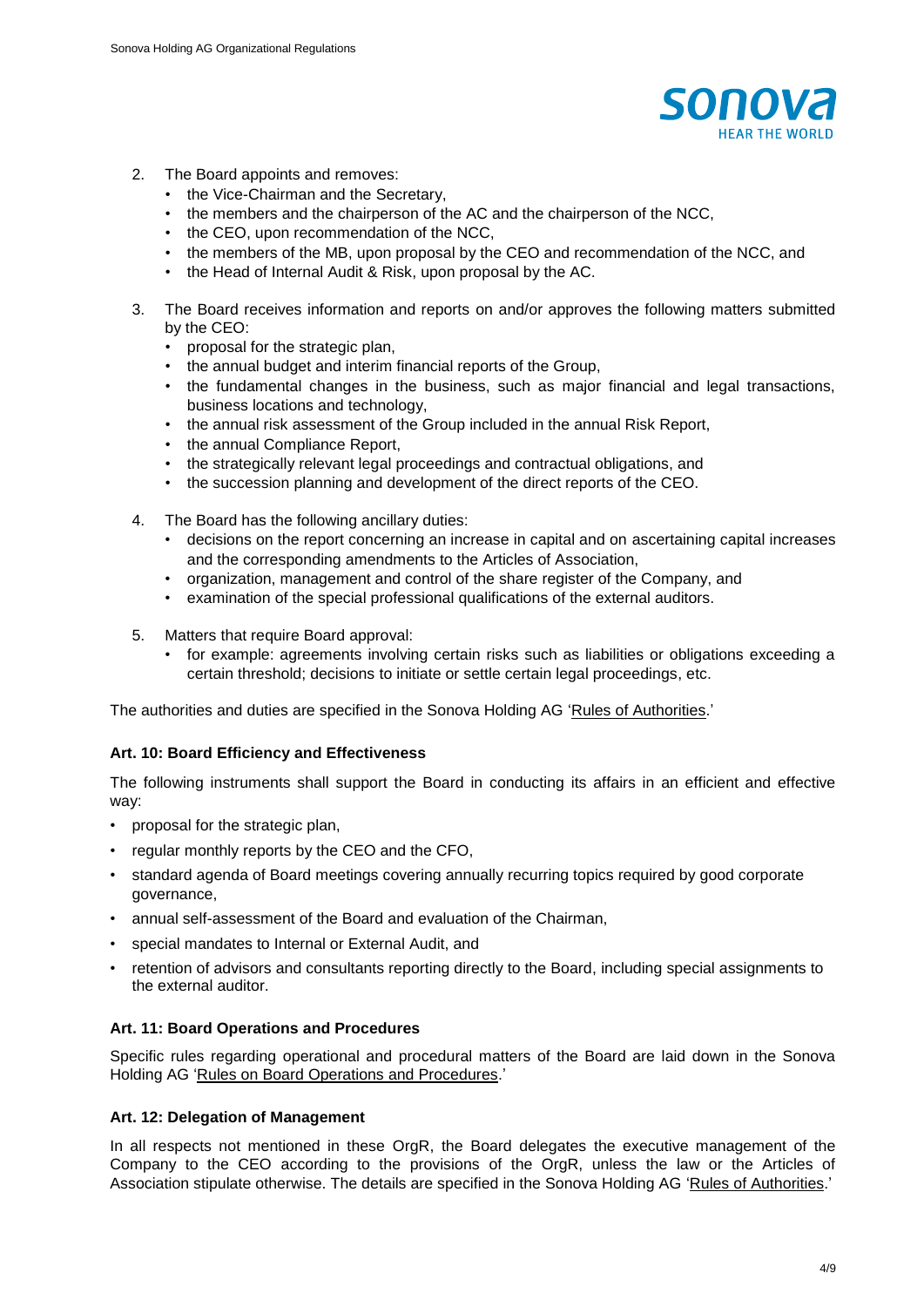

# **Committees of the Board**

#### **Art. 13: Structure, References**

- a) The Board forms the following Committees:
	- the Audit Committee ('**AC**'), and
	- the Nomination and Compensation Committee ('**NCC**').
- b) The Board appoints the members of the AC and the Chairperson of the AC and of the NCC, respectively. The members of the NCC are elected by the Shareholders' Meeting.
- c) The Board may constitute additional standing or *ad hoc* committees.
- d) The Sonova Holding AG Board Committee Charters set out the duties of the Committees and the Sonova Holding AG rules regarding 'Rules on Board Operations and Procedures' specify additional rules relating to the Committees.

# **The Chairman of the Board**

#### **Art. 14: Appointment, Lines of Report**

- a) The Chairman is elected by the Shareholders' Meeting upon recommendation of the Board.
- b) If the office of the Chairman is vacant, the Board shall appoint a new Chairman from among its members for the remaining term of office.
- c) The Chairman represents the Board vis-à-vis the CEO.

#### **Art. 15: Duties**

The Chairman has the following duties and authorities:

- a) to prepare, and preside over, the Shareholders' Meetings,
- b) to lead the Board in a spirit of mutual trust and cooperation,
- c) to set the agenda of Board meetings in consultation with the CEO,
- d) to represent the Company towards the shareholders and the stakeholders on behalf of the Board
- e) to prepare and chair the Board meetings,
- f) to supervise the Board's and Committees' procedures so that the Board and the Committees act in conformity with the Company's objectives, the business needs, the applicable legal and statutory requirements and the generally accepted standards of good corporate governance,
- g) to instruct the CEO on Board and Committee resolutions and to ensure their implementation,
- h) to prepare and conduct the annual self-assessment of the Board and the performance appraisal of the CEO by the Board including his employment terms, development and succession planning for him,
- i) to have access to all information and files in the Company,
- j) to secure good communication and collaboration within the Board as well as among the Board, the Committees and the MB, particularly through maintaining regular personal contact with the CEO and, if required, the MB, and
- k) to take all necessary measures in urgent cases, and notify the members of the Board immediately of any decisions taken which shall be ratified by the Board at its next meeting.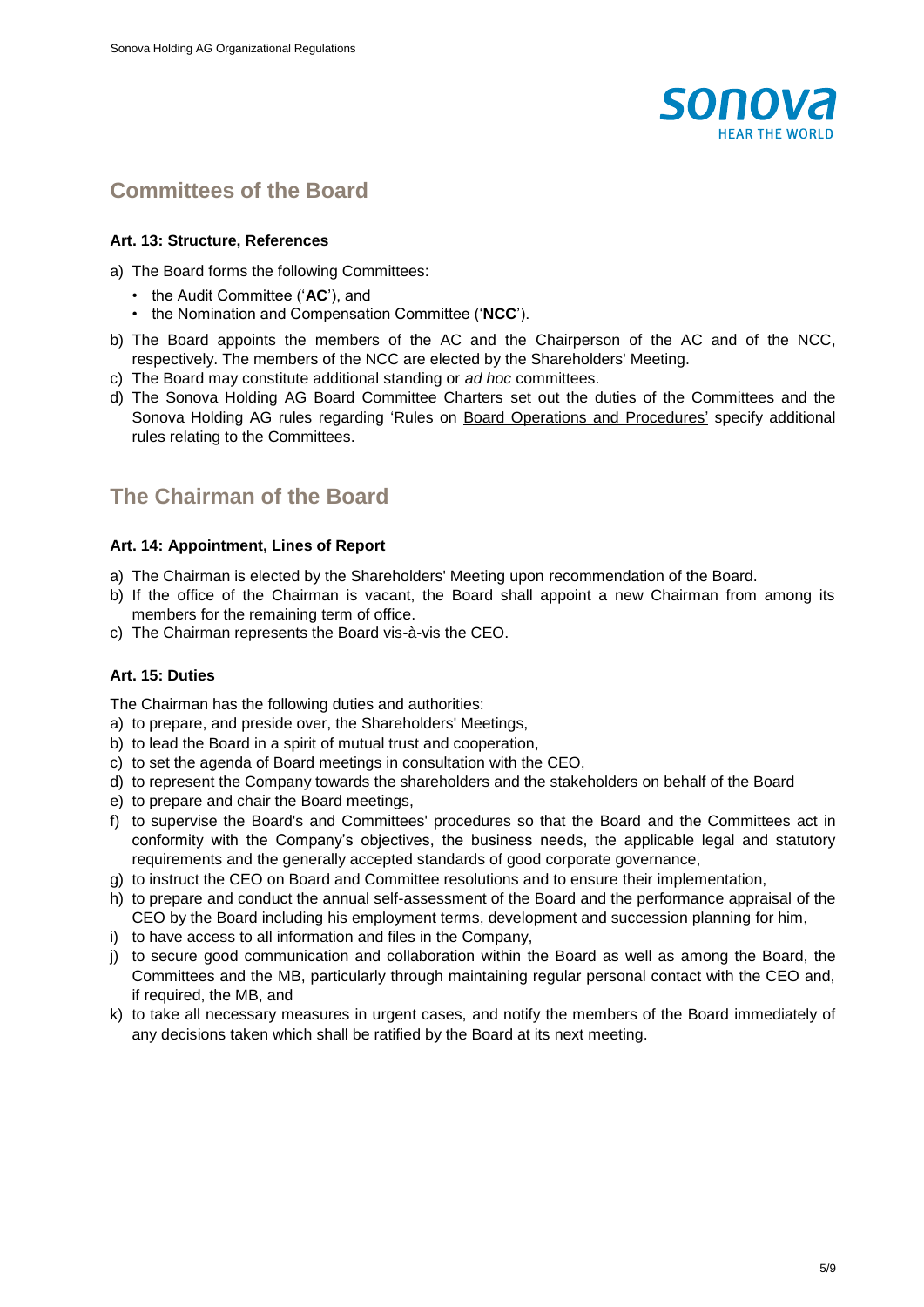

# **The Vice-Chairman of the Board**

#### **Art. 16: Appointment, Mandate**

- a) The Vice-Chairman is appointed by the Board; he is selected from amongst the independent members of the Board.
- b) He is the substitute of the Chairman. Substitution takes place whenever the Chairman is not in a position to execute his function or when he explicitly delegates the chair.

#### **Art. 17: Duties**

The Vice-Chairman has the following duties and authorities:

- a) to chair the Board meeting if the Chairman is unable to attend a meeting;
- b) to assume the chairmanship for as long as the Chairman has delegated it; and
- c) to replace the Chairman in all respects while the chairman position is vacant and until a successor has been appointed by the Board in accordance with art. 14 (b).

# **The Chief Executive Officer**

#### **Art. 18: Appointment, Lines of Report**

- a) The CEO is appointed by the Board.
- b) He reports to the Board, represented by the Chairman.
- c) The direct reports of the CEO include the members of the MB and additional key executives.

#### **Art. 19: Duties**

The CEO has the following duties and authorities:

- a) to connect the strategy of the Group with the operational management by
	- preparing the Group strategy, policies and procedures for submission to, review and approval by the Board,
	- pursuing the strategic direction defined by the Board,
	- directing the operational management of the Group, thereby balancing the short-term results and the medium and long-term developmental potential,
- b) to prepare the financial plans of the Group, particularly the annual budgets and to bear ultimate accountability for the overall financial results in line with the objectives defined by the Board,
- c) to determine the powers and duties of each member of the MB, in line with the Sonova Holding AG 'Rules of Authorities,' subject to ratification by the Board,
- d) to lead the MB and the functions reporting to the CEO in a spirit of entrepreneurial orientation, customer focus, ethical performance, mutual trust and cooperation as a team,
- e) to prepare the performance appraisal of the MB members for the NCC,
- f) to represent the Group externally vis-à-vis third parties with respect to executive management matters,
- g) to ensure adherence to and conformity with the applicable legal and statutory requirements, internal policies, regulations, and the Code of Conduct; in doing so, the CEO shall act as a role model in supporting and enforcing the principles underlying the Group's Code of Conduct.
- h) to supervise the management and to install suitable instruments of risk management and control so that the Group acts in conformity with the defined objectives, the business needs, and the measures adopted by the Board,
- i) to liaise between the management and the Board, thereby safeguarding a timely and accurate information flow to the Board,
- j) to support the Chairman in his responsibility to lead the Board and to prepare the Board meetings; and
- k) to ensure implementation of Board and Committee resolutions.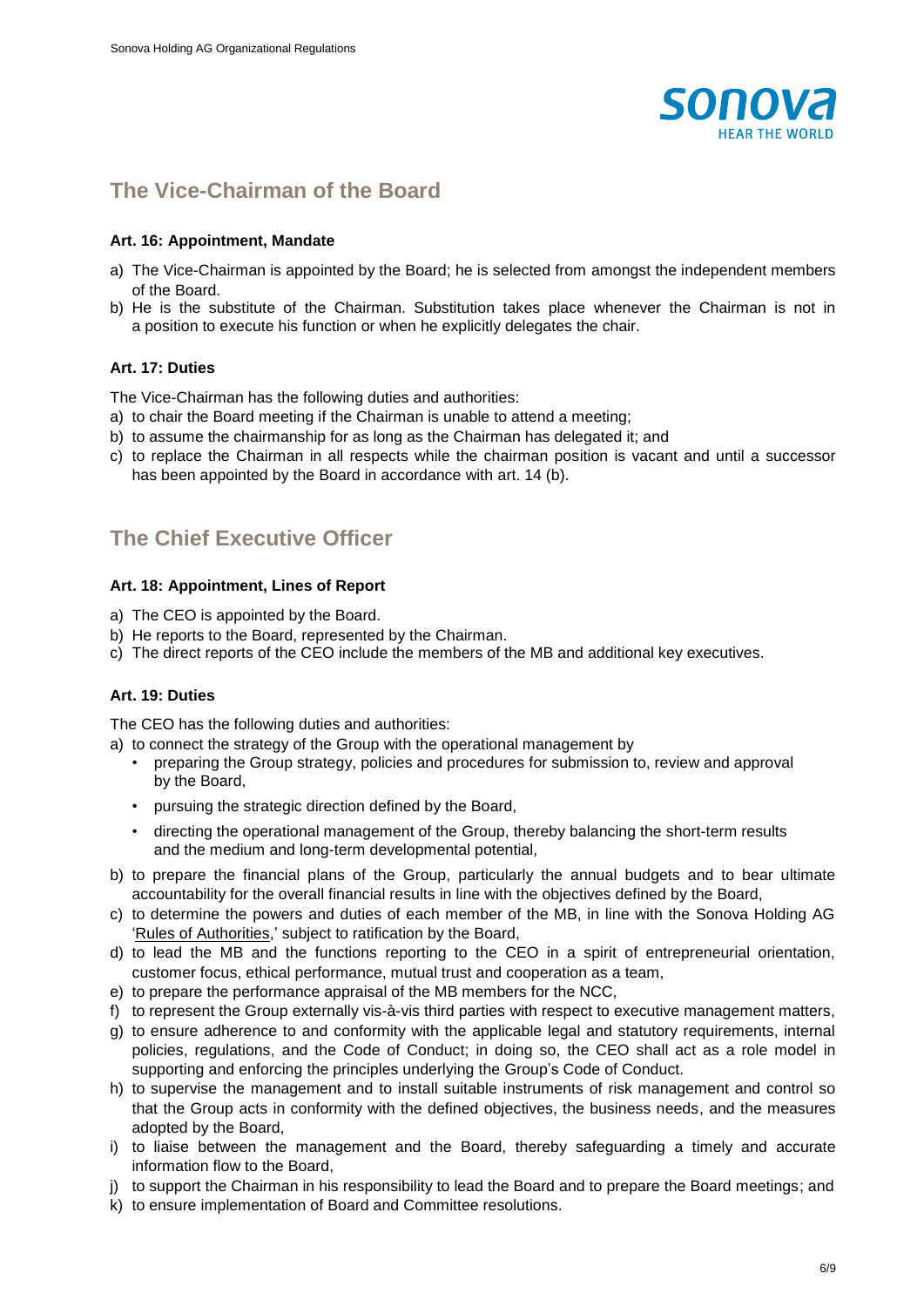

### **The Management Board**

#### **Art. 20: Composition, Appointment**

- a) The MB consists of strategic key functions of the management including:
	- the Chief Financial Officer,
	- additional members, including the business leaders, according to the strategic needs and depending on the organizational set-up and as agreed by the Board.
- b) All members of the MB are proposed by the CEO and appointed by the Board upon recommendation of the NCC.
- c) The MB is chaired by the CEO.
- d) The remuneration of the members of the MB is determined by the NCC upon proposal of the CEO, subject to approval by the Shareholders' Meeting of the aggregate compensation for the MB in relation to the applicable compensation reference period pursuant to the Articles of Association.

#### **Art. 21: Duties**

- a) The MB is the top managerial team that supports the CEO in his responsibility to direct the Group's operations.
- b) In particular, the MB has the following duties and authorities:
	- actively to participate in the processes of directing, planning and executing the business strategy,
	- to manage their respective key responsibilities in an efficient, effective and transparent way in close cooperation with the other members of the MB and on the basis of mutual trust,
	- to propose the strategic roadmap and to execute, implement and monitor it,
	- to set and demonstrate the standards for the group-wide spirit of innovation, business focus, open dialogue, close cooperation and mutual trust,
	- to identify key risks and manage risk mitigation,
	- to promote ethical conduct and demonstrate compliance with external and internal rules and regulations,
	- to be responsible for leading their respective Group functions, and
	- to prepare, implement and deliver the yearly plans and budget.

#### **Art. 22: Decision Making**

- a) The MB members perform their duties by actively participating in the MB opinion forming process (initiation, participation, deliberation, expression of opinion).
- b) The CEO takes decisions pursuant to art. 19 on the basis of this process.

# **Group Organization**

#### **Art. 23: Structure**

- a) The Group organizational structure is determined by the Board upon recommendation of the CEO.
- b) The Group Companies conduct business through functional and/or various operating companies. The Group Companies are created either for the manufacturing or distribution of certain products or brands, or for distribution in a certain country. Managing Directors of Group Companies are responsible for planning, directing and executing local business plans and actions in full compliance with applicable laws and regulations and the Group's internal rules.
- c) Each Group Company shall have a management team, led by a Managing Director and consisting of managers of the relevant functional units. The Managing Directors of the Group Companies report directly either to the CEO or to the responsible member of the MB.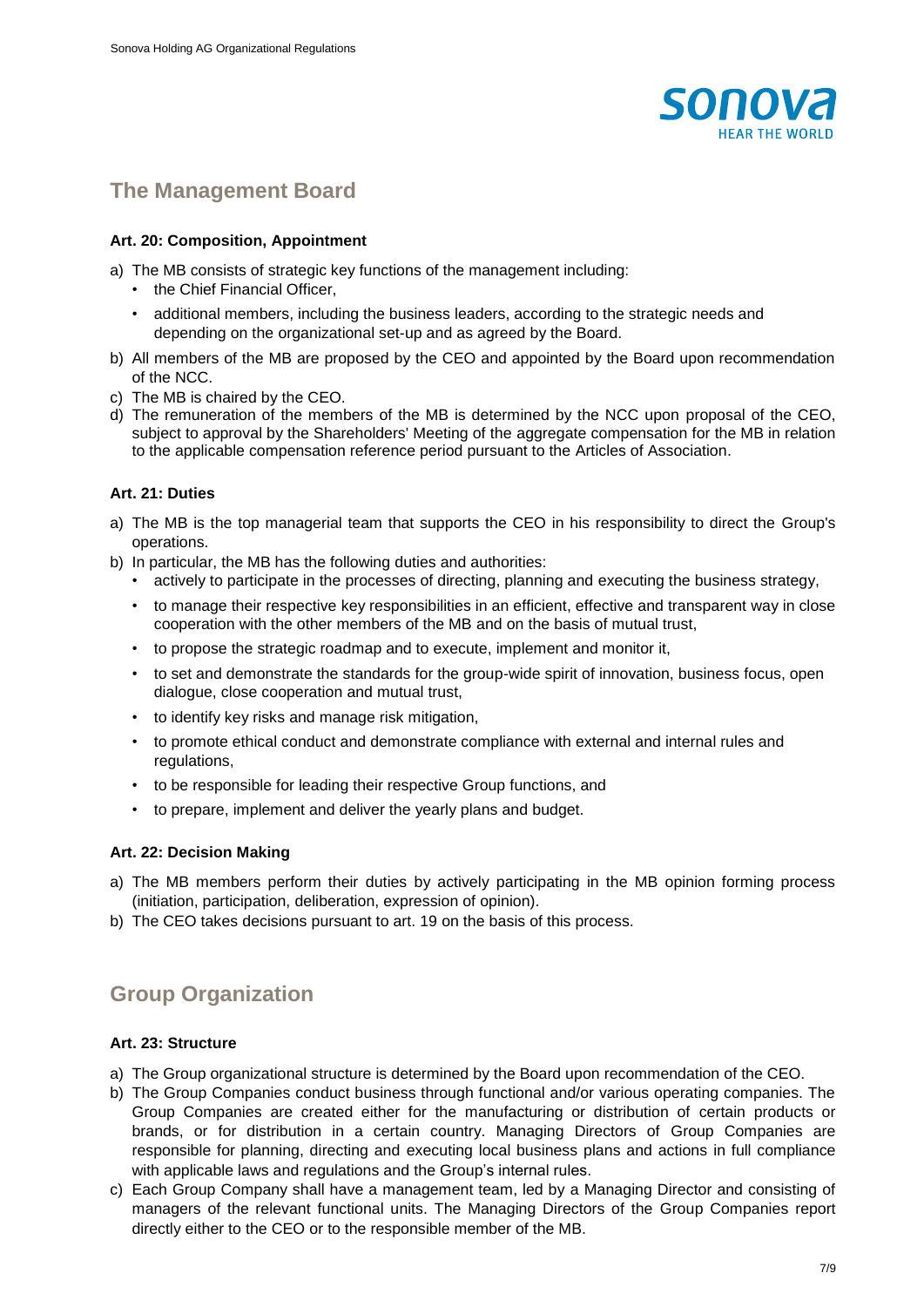

#### **Art. 24: Board of Directors of Group Companies**

Composition and duties of the Board of Group Companies are governed by applicable mandatory local law. The managing director of the respective Group Company ensures compliance with applicable laws and regulations and the Group's internal rules.

### **Internal Audit & Risk and Global Compliance**

#### **Art. 25: Appointment, Reporting Line**

- a) The AC makes a proposal to the Board for the appointment of the Head of Internal Audit & Risk. The Head of Internal Audit & Risk reports to the Chairman of the AC. Administrative and personnel related matters are dealt with by the CFO.
- b) The Group General Counsel includes in his area of responsibility the Global Compliance function and is the Group's Compliance Officer. The Board confirms the appointment of the Group General Counsel. The Group General Counsel, in his capacity as Compliance Officer of the Group, has a dotted / indirect reporting line to the Chairman of the AC.

#### **Art. 26: Mandate, Duties and Authorities**

Internal Audit & Risk and Global Compliance exercise independent and objective functions within the Group. The two functions receive their mandates from the Board, generally represented by the AC. The mandate, duties and authorities of Internal Audit & Risk are defined in the 'Internal Audit & Risk Charter' as amended from time to time. The Internal Audit & Risk Charter is approved by the AC. Internal Audit & Risk and Global Compliance regularly report on their activities to the AC and the Board. The Head of Internal Audit & Risk may assume such other responsibilities as assigned to him from time to time and provided they do not jeopardize his independence.

### **Effectiveness and Amendments**

#### **Art. 27: Effectiveness and Amendments**

These OrgR may only be amended or replaced by the Board. It is also a Board matter to decide to make the OrgR available to third parties or the public.

The Chairman The Secretary

 $X.$  Sp $\mu$  $\mathcal{U}$ <br>Robert F. Spoerry  $\mathcal{U}$